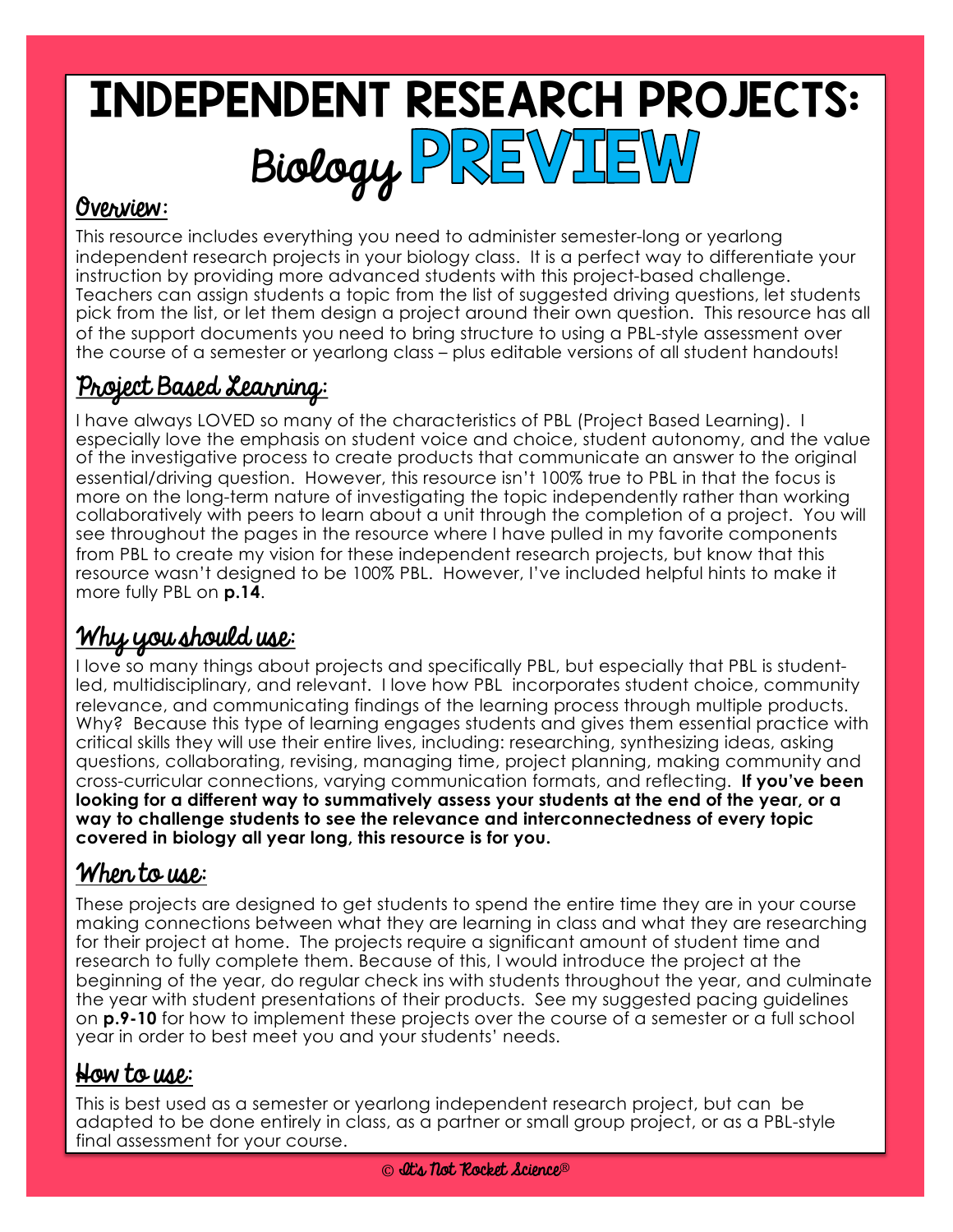### <u>The process:</u> The traditional PBL process is as follows: 1. Establish or select a driving question. 2. Design a plan for the project\*. 3. Set a schedule for executing the plan. 4. Work through the plan and monitor progress. 5. Assess the product(s)\*. 6. Evaluate and reflect upon the experience. \*In PBL, the **project** is defined as the entire learning process to get to the end result, whereas the **product** is defined as the outcome that students actually create to represent their learning. Since this resource is designed to be used over the length of an entire biology course, the project covers the entire year (or semester) the course runs, while the products are what will be submitted at the end for assessment.

### Implementation options:

I believe this resource is best implemented over the entire length of the course – whether you are on a semester block schedule or a yearlong schedule. See the mock pacing schedules on **p.9-10**.

## Project components:

Since the project is the process in PBL, the following components will be part of the assessment for the project:

- **Planning** = establishing/selecting a driving question, designing the plan for the project, and setting a schedule for executing the plan.
- **Check ins** = students will complete check in forms on their process ~biweekly, at the end of each unit, and at the halfway point *(end of the first semester if following the yearlong pacing, or end of the first quarter if following the semester long pacing)*
- **Peer Revision** = both in the middle and at the end of the project students will receive peer feedback and be expected to reflect and respond to the feedback.
- **Products** = the culmination of the project will be three products that demonstrate their understanding and ability to answer the initial driving question  $\rightarrow$  a visual product, written product, and oral product.
- **Reflection** = students will complete a final reflection evaluating the overall experience.

## Assessment:

You can assess this however is best for YOU and your students. I use a simple two category grading system of minor *(formative)* and major *(summative)* grades. I weight by points within each category. Based on my grading policy, I would grade each component as the following:

- **Planning** = 50 pt minor grade for completing all planning sheets on **p.7-11** in the student handouts
- **Check ins** = 10 pt minor grade per check in

See sample paper check ins on **p.12-13** of the student handouts, and a link to the Google Form version on **p.11** of this document.

- **Peer Revision** = 30 pt minor grade per revision/reflection
- **Products** = 100 pt major grade for the written product, 100 pt major grade for the visual and oral products (assessed together)
- **Final Reflection** = 50 pt major grade for the final reflection.

See an example of a point tally for this project on p.13 of this document.

### Materials:

There are no required materials other than the student handouts included in this resource. If you choose to provide your students with additional materials, that is totally up to you!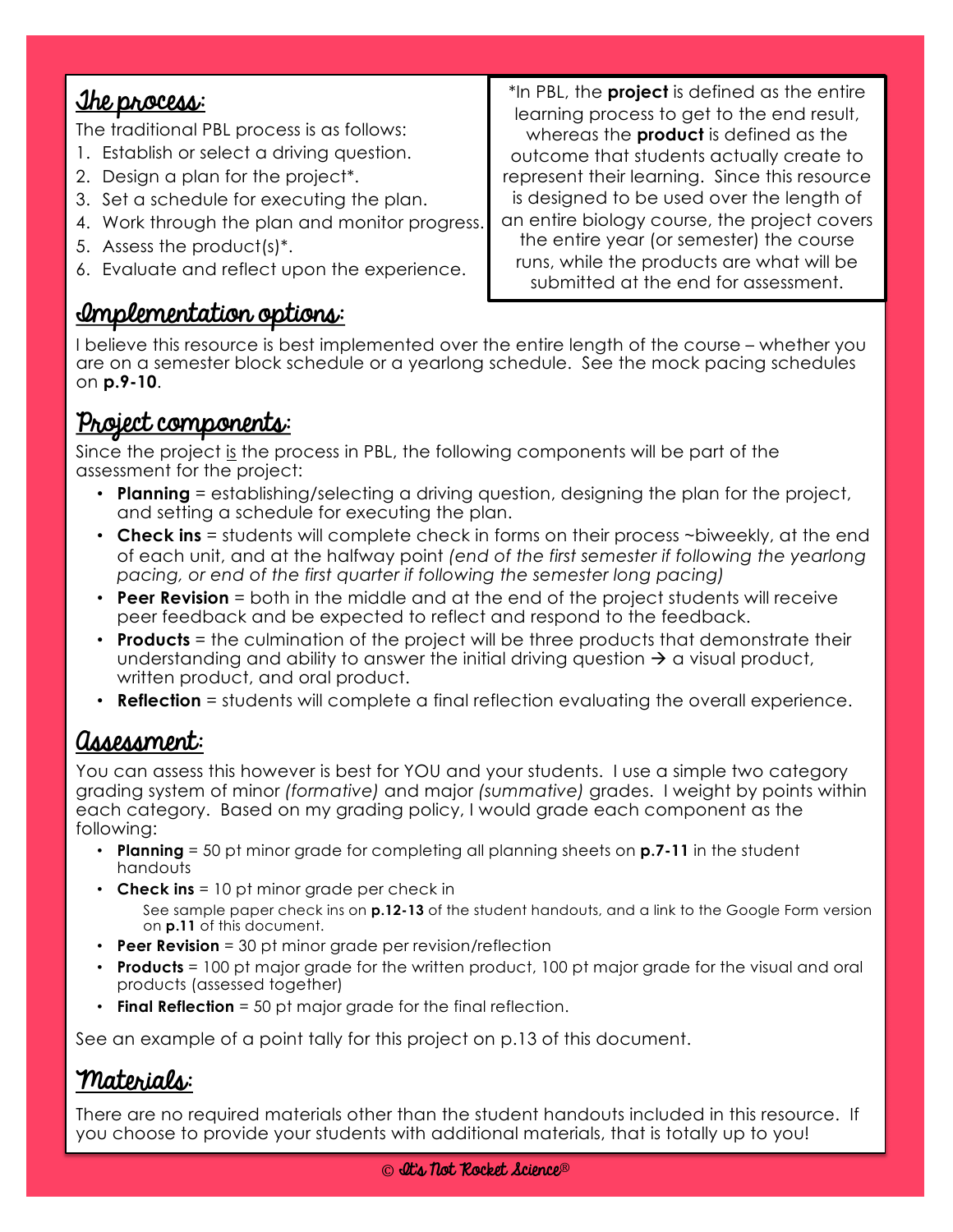# $DPL$  $\Box$ **2** additional pages of teacher implementation notes

|                                                                                                                                                                                                                                                                                                                                                                                                                          |                                                                                                                                                                                                                                               | <b>INDEPENDENT RESEARCH PROJECTS:</b>                                                                                                                                                                                             |                                                     |     |                                                                                                                                                                                                  |           | THE PROCESS PART ONE:                                                                                                                                                                                                                                                                 |                 | Examples of Draing Questions:                                                                                                                                                                                                  |                                                                                                                                                                                                                                                                    |                                                                                                                                                                                                                                                                                                                                                                                                                                                                                                                                                                                                     |
|--------------------------------------------------------------------------------------------------------------------------------------------------------------------------------------------------------------------------------------------------------------------------------------------------------------------------------------------------------------------------------------------------------------------------|-----------------------------------------------------------------------------------------------------------------------------------------------------------------------------------------------------------------------------------------------|-----------------------------------------------------------------------------------------------------------------------------------------------------------------------------------------------------------------------------------|-----------------------------------------------------|-----|--------------------------------------------------------------------------------------------------------------------------------------------------------------------------------------------------|-----------|---------------------------------------------------------------------------------------------------------------------------------------------------------------------------------------------------------------------------------------------------------------------------------------|-----------------|--------------------------------------------------------------------------------------------------------------------------------------------------------------------------------------------------------------------------------|--------------------------------------------------------------------------------------------------------------------------------------------------------------------------------------------------------------------------------------------------------------------|-----------------------------------------------------------------------------------------------------------------------------------------------------------------------------------------------------------------------------------------------------------------------------------------------------------------------------------------------------------------------------------------------------------------------------------------------------------------------------------------------------------------------------------------------------------------------------------------------------|
|                                                                                                                                                                                                                                                                                                                                                                                                                          | Biology                                                                                                                                                                                                                                       |                                                                                                                                                                                                                                   |                                                     |     |                                                                                                                                                                                                  |           | Establishing or selecting a driving question.                                                                                                                                                                                                                                         |                 | <b>TIVING QUESTION</b>                                                                                                                                                                                                         |                                                                                                                                                                                                                                                                    |                                                                                                                                                                                                                                                                                                                                                                                                                                                                                                                                                                                                     |
|                                                                                                                                                                                                                                                                                                                                                                                                                          |                                                                                                                                                                                                                                               |                                                                                                                                                                                                                                   |                                                     |     |                                                                                                                                                                                                  |           |                                                                                                                                                                                                                                                                                       |                 | Which macromolecules is<br>the most essential for life?                                                                                                                                                                        |                                                                                                                                                                                                                                                                    |                                                                                                                                                                                                                                                                                                                                                                                                                                                                                                                                                                                                     |
|                                                                                                                                                                                                                                                                                                                                                                                                                          | this resource you will fired the following                                                                                                                                                                                                    |                                                                                                                                                                                                                                   |                                                     |     |                                                                                                                                                                                                  |           | .<br>Johnna anweil der Stien fic verweis sin geweiligundlich in sich wert, in it ihm mishe wurmt im mish.<br>J. (1) waar Maramon facient der mishe freihen and all freihenden. In fact to be belood messagh (frei<br>J. (1) waar Maramo                                               |                 |                                                                                                                                                                                                                                | tels ou "déboté" thes question, There is obsoluée rearged and dépendient les matematiques de la matematique de<br>partier de la matematique de la matematique de la matematique de<br>position because we cover matematiques le la                                 |                                                                                                                                                                                                                                                                                                                                                                                                                                                                                                                                                                                                     |
| Student Handauls pull                                                                                                                                                                                                                                                                                                                                                                                                    | + READ FRST pdf (this document).                                                                                                                                                                                                              |                                                                                                                                                                                                                                   |                                                     |     |                                                                                                                                                                                                  |           |                                                                                                                                                                                                                                                                                       |                 |                                                                                                                                                                                                                                |                                                                                                                                                                                                                                                                    |                                                                                                                                                                                                                                                                                                                                                                                                                                                                                                                                                                                                     |
|                                                                                                                                                                                                                                                                                                                                                                                                                          | <b>Editable Student Handouts folde</b>                                                                                                                                                                                                        |                                                                                                                                                                                                                                   |                                                     |     |                                                                                                                                                                                                  |           |                                                                                                                                                                                                                                                                                       |                 |                                                                                                                                                                                                                                |                                                                                                                                                                                                                                                                    |                                                                                                                                                                                                                                                                                                                                                                                                                                                                                                                                                                                                     |
|                                                                                                                                                                                                                                                                                                                                                                                                                          |                                                                                                                                                                                                                                               |                                                                                                                                                                                                                                   |                                                     |     |                                                                                                                                                                                                  |           | in Apply that, only with a second model and the high shocked a flag extend to constrain the spectrum of the state of the state of the state of the state of the state of the state of the state of the state of the state of                                                          |                 | Which molecule most                                                                                                                                                                                                            |                                                                                                                                                                                                                                                                    |                                                                                                                                                                                                                                                                                                                                                                                                                                                                                                                                                                                                     |
|                                                                                                                                                                                                                                                                                                                                                                                                                          | recommend reading <b>this decument t</b> rig (zenoe the not to wably titled<br>READ FRST patt to get a thorough understanding at the war energy is<br>seagred to be used. This is YOUE teacher guide to walk you through<br>werything you nee |                                                                                                                                                                                                                                   |                                                     |     |                                                                                                                                                                                                  |           |                                                                                                                                                                                                                                                                                       |                 | impacts why you are the<br>way you are - DNA or<br>proteins?                                                                                                                                                                   |                                                                                                                                                                                                                                                                    |                                                                                                                                                                                                                                                                                                                                                                                                                                                                                                                                                                                                     |
|                                                                                                                                                                                                                                                                                                                                                                                                                          |                                                                                                                                                                                                                                               |                                                                                                                                                                                                                                   |                                                     |     | Europea Militago                                                                                                                                                                                 |           |                                                                                                                                                                                                                                                                                       |                 |                                                                                                                                                                                                                                | Another grad idetate (minimum form 1 town the co<br>formacions site and headily, Taye the logor<br>Ustrent to mean or engine at a will be most<br>convertists to discrete equation by transfigure to<br>convertise error, rist for anginal                         |                                                                                                                                                                                                                                                                                                                                                                                                                                                                                                                                                                                                     |
|                                                                                                                                                                                                                                                                                                                                                                                                                          | Print or pull up the <b>Student Handauts pull</b> to reference as you read this<br>Occurrent, This part complete eventing your STUSEAIS will need to<br>complete the payed. I will reference affirered page numbers hand the<br>Judent Rondo  |                                                                                                                                                                                                                                   |                                                     |     |                                                                                                                                                                                                  |           | Chip Sub, joo wal mar 15 aantrales of viewing guesticity you constitues , it cave been<br>Simple and You all of spantian for a binn verse, it jeen mar hould you all engaging a minimative<br>The convergences . You all not span po                                                  |                 |                                                                                                                                                                                                                                | any interesting directions students could fails inju-                                                                                                                                                                                                              |                                                                                                                                                                                                                                                                                                                                                                                                                                                                                                                                                                                                     |
|                                                                                                                                                                                                                                                                                                                                                                                                                          |                                                                                                                                                                                                                                               |                                                                                                                                                                                                                                   |                                                     |     |                                                                                                                                                                                                  |           |                                                                                                                                                                                                                                                                                       |                 | What matters most in                                                                                                                                                                                                           | Agisin, chother potential debote three qualitan: The                                                                                                                                                                                                               |                                                                                                                                                                                                                                                                                                                                                                                                                                                                                                                                                                                                     |
|                                                                                                                                                                                                                                                                                                                                                                                                                          |                                                                                                                                                                                                                                               |                                                                                                                                                                                                                                   |                                                     |     |                                                                                                                                                                                                  |           |                                                                                                                                                                                                                                                                                       | AR <sup>1</sup> | ociety's quest for<br>iustalnable ilving –                                                                                                                                                                                     | socumentary " <u>A Life on Carl Parent</u> " with David<br>Henborough on Refflix would be a great entry avant to free                                                                                                                                              | ART THREE:                                                                                                                                                                                                                                                                                                                                                                                                                                                                                                                                                                                          |
|                                                                                                                                                                                                                                                                                                                                                                                                                          |                                                                                                                                                                                                                                               |                                                                                                                                                                                                                                   |                                                     |     |                                                                                                                                                                                                  |           |                                                                                                                                                                                                                                                                                       | tts             | maintaining high<br>biodiversity or cont<br>carbon emissions?                                                                                                                                                                  |                                                                                                                                                                                                                                                                    | recuting the plan.                                                                                                                                                                                                                                                                                                                                                                                                                                                                                                                                                                                  |
|                                                                                                                                                                                                                                                                                                                                                                                                                          | Poor to odministering the student fiandouts to your students, telefone to<br>moke changes to them using the film in the Editoble Student Handouts.<br>folder,                                                                                 |                                                                                                                                                                                                                                   |                                                     |     |                                                                                                                                                                                                  |           | Inglish freedomment desing fra RABTY as a 19 de arrivar year dese annunces ancing acrossimes.<br>In B.P. Official interaction management insert inner a goalglas to anno an heal (Alagon) - i<br>Popular trudents has a life as end                                                   |                 |                                                                                                                                                                                                                                |                                                                                                                                                                                                                                                                    |                                                                                                                                                                                                                                                                                                                                                                                                                                                                                                                                                                                                     |
|                                                                                                                                                                                                                                                                                                                                                                                                                          | light free curve for it <b>in 25 domain a Bood Sine one can be downwood</b> (curve)                                                                                                                                                           |                                                                                                                                                                                                                                   |                                                     |     |                                                                                                                                                                                                  |           |                                                                                                                                                                                                                                                                                       |                 | Could planting trees<br>REALLY combat our c<br>change trives?                                                                                                                                                                  | till jobylián (liverty so lámonic for all que csimal le chonger<br>sobjetms, but cruela <mark>il maciumation ar lángulerm all</mark> filmocad<br>his documientary " <u>A Line on Que Paline</u> " with Donal<br>tillimbo-luigh on Heiffiz would be a grea<br>$-10$ | Thosen plans shall redore those and<br>is protect to children by his companies                                                                                                                                                                                                                                                                                                                                                                                                                                                                                                                      |
|                                                                                                                                                                                                                                                                                                                                                                                                                          | the total contractions<br>advertises to the factor that                                                                                                                                                                                       |                                                                                                                                                                                                                                   |                                                     |     |                                                                                                                                                                                                  |           | this. Write norm of front skiring sustiture lump is 100K split crosset (find's for point) fra dox<br>oekeel "Cleasere" ABICSUTELY Kulye no nami anewer, byt ane multe i record for any symmetry really.<br>Hit may directly in blown is used using recording to blow up their claims. |                 |                                                                                                                                                                                                                                |                                                                                                                                                                                                                                                                    | the to complete the right linkse                                                                                                                                                                                                                                                                                                                                                                                                                                                                                                                                                                    |
|                                                                                                                                                                                                                                                                                                                                                                                                                          |                                                                                                                                                                                                                                               |                                                                                                                                                                                                                                   |                                                     |     |                                                                                                                                                                                                  |           |                                                                                                                                                                                                                                                                                       |                 |                                                                                                                                                                                                                                |                                                                                                                                                                                                                                                                    |                                                                                                                                                                                                                                                                                                                                                                                                                                                                                                                                                                                                     |
|                                                                                                                                                                                                                                                                                                                                                                                                                          |                                                                                                                                                                                                                                               |                                                                                                                                                                                                                                   |                                                     |     | <b>Willing questions:</b>                                                                                                                                                                        |           | you and no your eligible is would be to avoid your and allows counting - limits and .<br>Then mapphily the lift wit get you happed. A few helpful guidelines for writing your own                                                                                                     |                 | Now does the inhoduction<br>of a non-native species<br>impact on ecosystem?                                                                                                                                                    |                                                                                                                                                                                                                                                                    | on a 2 at the Bustern handous.                                                                                                                                                                                                                                                                                                                                                                                                                                                                                                                                                                      |
|                                                                                                                                                                                                                                                                                                                                                                                                                          | n Phi document on <b>p.2.3</b> kwill was fireauth a general aveniew of the<br>mithe minimization. This results was designed to be force over the limit<br>motern politic groups. If you head is a general to be force over the line group     |                                                                                                                                                                                                                                   |                                                     |     |                                                                                                                                                                                                  |           | uses to be the MAIN question your students will be tying to answer thoughout the                                                                                                                                                                                                      |                 |                                                                                                                                                                                                                                | and int                                                                                                                                                                                                                                                            | ankab tray heald to icurigatily the<br>show her. They will credite the                                                                                                                                                                                                                                                                                                                                                                                                                                                                                                                              |
| quickle on p.10.                                                                                                                                                                                                                                                                                                                                                                                                         |                                                                                                                                                                                                                                               |                                                                                                                                                                                                                                   |                                                     |     |                                                                                                                                                                                                  |           |                                                                                                                                                                                                                                                                                       |                 |                                                                                                                                                                                                                                | Studient can investigable the difference between spectral<br>through the studient of the property spectra field and more than<br>the distribution of the property of the property of the property of<br>the studient and the best prop                             | yes. We would them to choose data<br>be colled fo rafer to their corn.                                                                                                                                                                                                                                                                                                                                                                                                                                                                                                                              |
|                                                                                                                                                                                                                                                                                                                                                                                                                          |                                                                                                                                                                                                                                               |                                                                                                                                                                                                                                   |                                                     |     |                                                                                                                                                                                                  |           |                                                                                                                                                                                                                                                                                       |                 | Why can't we also<br>cancer?                                                                                                                                                                                                   |                                                                                                                                                                                                                                                                    | with his bie dione so they clon willier                                                                                                                                                                                                                                                                                                                                                                                                                                                                                                                                                             |
|                                                                                                                                                                                                                                                                                                                                                                                                                          |                                                                                                                                                                                                                                               |                                                                                                                                                                                                                                   |                                                     |     |                                                                                                                                                                                                  |           |                                                                                                                                                                                                                                                                                       |                 |                                                                                                                                                                                                                                |                                                                                                                                                                                                                                                                    |                                                                                                                                                                                                                                                                                                                                                                                                                                                                                                                                                                                                     |
|                                                                                                                                                                                                                                                                                                                                                                                                                          | i war it forscell du Histò Harar voltant litius a si contascual de my bill<br>electronic control de la Thomas (Eu Felixe de la Teneral de Ties Louis) public<br>electronic Phy care Judicial Process (Eu Felixe Care Isab) ba una gr          |                                                                                                                                                                                                                                   |                                                     |     |                                                                                                                                                                                                  |           | arrested a report oriental constructions (archives) and in distributions of the priori and the state and the state and the state of the state of the state of the state of the state of the state of the state of the state o                                                         |                 |                                                                                                                                                                                                                                | Milinfy withy slindert will have sometime of the will ment with<br>has experimented chinals, making this a question studients<br>had experiment a know the provider to. Showing slinders<br>in the most carton (for most up for the exp                            | on schedule on p.10 in line<br>ristat for historic (he                                                                                                                                                                                                                                                                                                                                                                                                                                                                                                                                              |
|                                                                                                                                                                                                                                                                                                                                                                                                                          |                                                                                                                                                                                                                                               |                                                                                                                                                                                                                                   |                                                     |     |                                                                                                                                                                                                  |           | Les distributions explicit Product Theoretics and the product of the structure Theoretics applied to the structure of the structure of the structure of the structure of the structure of the structure of the structure of t                                                         |                 | Are mutations always<br>harmful?                                                                                                                                                                                               | The most commonly linies example of the (that could see<br>on an entry event) = evid be going only and the state of the state of<br>our most contained be appeared to be a simple year for a state of<br>most condition to the species                             | the On the next two pages of his .<br>guides for YOU, frill teacher. The first                                                                                                                                                                                                                                                                                                                                                                                                                                                                                                                      |
| i priikin                                                                                                                                                                                                                                                                                                                                                                                                                |                                                                                                                                                                                                                                               |                                                                                                                                                                                                                                   |                                                     |     |                                                                                                                                                                                                  |           |                                                                                                                                                                                                                                                                                       |                 |                                                                                                                                                                                                                                |                                                                                                                                                                                                                                                                    | tion this profile the of frow tyre are                                                                                                                                                                                                                                                                                                                                                                                                                                                                                                                                                              |
|                                                                                                                                                                                                                                                                                                                                                                                                                          |                                                                                                                                                                                                                                               |                                                                                                                                                                                                                                   |                                                     |     |                                                                                                                                                                                                  |           |                                                                                                                                                                                                                                                                                       |                 |                                                                                                                                                                                                                                |                                                                                                                                                                                                                                                                    |                                                                                                                                                                                                                                                                                                                                                                                                                                                                                                                                                                                                     |
| Rebecco                                                                                                                                                                                                                                                                                                                                                                                                                  |                                                                                                                                                                                                                                               |                                                                                                                                                                                                                                   |                                                     |     |                                                                                                                                                                                                  |           |                                                                                                                                                                                                                                                                                       |                 |                                                                                                                                                                                                                                |                                                                                                                                                                                                                                                                    | VIII/I VARDIN AND BAD WITHOUT ADD                                                                                                                                                                                                                                                                                                                                                                                                                                                                                                                                                                   |
|                                                                                                                                                                                                                                                                                                                                                                                                                          |                                                                                                                                                                                                                                               |                                                                                                                                                                                                                                   |                                                     |     |                                                                                                                                                                                                  |           |                                                                                                                                                                                                                                                                                       |                 |                                                                                                                                                                                                                                |                                                                                                                                                                                                                                                                    | lors all requires the case.<br>In series the fundamental state                                                                                                                                                                                                                                                                                                                                                                                                                                                                                                                                      |
|                                                                                                                                                                                                                                                                                                                                                                                                                          |                                                                                                                                                                                                                                               |                                                                                                                                                                                                                                   |                                                     |     |                                                                                                                                                                                                  |           |                                                                                                                                                                                                                                                                                       |                 |                                                                                                                                                                                                                                |                                                                                                                                                                                                                                                                    | i livegh fre project alongside<br>intigl Instructions and combinion                                                                                                                                                                                                                                                                                                                                                                                                                                                                                                                                 |
| averything in the 's                                                                                                                                                                                                                                                                                                                                                                                                     | OVA KIN KH                                                                                                                                                                                                                                    |                                                                                                                                                                                                                                   |                                                     |     | ian component<br>ilwimn at Iwing things. You can ave them a gaedlic<br>Your and plant to investigate to smokly, if you desire                                                                    |           |                                                                                                                                                                                                                                                                                       |                 |                                                                                                                                                                                                                                | cu knush u ywsiten<br>nd young it for the tecond is                                                                                                                                                                                                                | course but only wont shadenly to do the in one seminate, Hitalys                                                                                                                                                                                                                                                                                                                                                                                                                                                                                                                                    |
|                                                                                                                                                                                                                                                                                                                                                                                                                          |                                                                                                                                                                                                                                               |                                                                                                                                                                                                                                   |                                                     |     |                                                                                                                                                                                                  |           |                                                                                                                                                                                                                                                                                       |                 |                                                                                                                                                                                                                                | the ALL Rie bursiplound information from the Bullisemeder they convision back to.                                                                                                                                                                                  | Mall your flativity shudlends, mot finis find, are fright filary                                                                                                                                                                                                                                                                                                                                                                                                                                                                                                                                    |
|                                                                                                                                                                                                                                                                                                                                                                                                                          |                                                                                                                                                                                                                                               | Are we really "better                                                                                                                                                                                                             |                                                     |     |                                                                                                                                                                                                  |           |                                                                                                                                                                                                                                                                                       |                 |                                                                                                                                                                                                                                |                                                                                                                                                                                                                                                                    |                                                                                                                                                                                                                                                                                                                                                                                                                                                                                                                                                                                                     |
| Matte: Depending on your school year<br>capacity to puid in more class time for<br>Just fullow the guide below This is delig                                                                                                                                                                                                                                                                                             |                                                                                                                                                                                                                                               | ogether <sup>*</sup>                                                                                                                                                                                                              |                                                     |     | .<br>This question is designed by students to sendy investigate live<br>analytics of group behaves for both yields of MiD species<br>chances to service and reproduce (inspired by HS-1/2-2 from |           |                                                                                                                                                                                                                                                                                       |                 |                                                                                                                                                                                                                                | frill golden on p.9-10. Locavion suggestions for such step in the process - when to                                                                                                                                                                                |                                                                                                                                                                                                                                                                                                                                                                                                                                                                                                                                                                                                     |
|                                                                                                                                                                                                                                                                                                                                                                                                                          |                                                                                                                                                                                                                                               |                                                                                                                                                                                                                                   |                                                     |     |                                                                                                                                                                                                  |           |                                                                                                                                                                                                                                                                                       |                 | in determine the control of the property of the control of the control of the control of the control of the control of the control of the control of the control of the control of the control of the control of the control o |                                                                                                                                                                                                                                                                    |                                                                                                                                                                                                                                                                                                                                                                                                                                                                                                                                                                                                     |
| WHEN                                                                                                                                                                                                                                                                                                                                                                                                                     |                                                                                                                                                                                                                                               |                                                                                                                                                                                                                                   |                                                     |     |                                                                                                                                                                                                  |           |                                                                                                                                                                                                                                                                                       |                 |                                                                                                                                                                                                                                | nima), caj al kam lo bulid le cizza tima for plaanleg, al lan lo tigea sludants completa program<br>Inactions: Whan is dic mid-presed paar a antaction, chid ankan to hove thedaels submit<br>Indi products, receive orbit-lond paer                               |                                                                                                                                                                                                                                                                                                                                                                                                                                                                                                                                                                                                     |
|                                                                                                                                                                                                                                                                                                                                                                                                                          |                                                                                                                                                                                                                                               | fow does eutrophication<br>iffect humans?                                                                                                                                                                                         | love the opportunity for thirden's to look at envi- |     |                                                                                                                                                                                                  |           |                                                                                                                                                                                                                                                                                       |                 |                                                                                                                                                                                                                                |                                                                                                                                                                                                                                                                    |                                                                                                                                                                                                                                                                                                                                                                                                                                                                                                                                                                                                     |
|                                                                                                                                                                                                                                                                                                                                                                                                                          | Part one of the                                                                                                                                                                                                                               |                                                                                                                                                                                                                                   |                                                     |     |                                                                                                                                                                                                  |           |                                                                                                                                                                                                                                                                                       |                 |                                                                                                                                                                                                                                |                                                                                                                                                                                                                                                                    |                                                                                                                                                                                                                                                                                                                                                                                                                                                                                                                                                                                                     |
|                                                                                                                                                                                                                                                                                                                                                                                                                          | engagement                                                                                                                                                                                                                                    |                                                                                                                                                                                                                                   |                                                     |     |                                                                                                                                                                                                  |           |                                                                                                                                                                                                                                                                                       |                 |                                                                                                                                                                                                                                |                                                                                                                                                                                                                                                                    |                                                                                                                                                                                                                                                                                                                                                                                                                                                                                                                                                                                                     |
|                                                                                                                                                                                                                                                                                                                                                                                                                          | to students.                                                                                                                                                                                                                                  |                                                                                                                                                                                                                                   |                                                     |     |                                                                                                                                                                                                  |           | the pr<br>Int an                                                                                                                                                                                                                                                                      |                 |                                                                                                                                                                                                                                |                                                                                                                                                                                                                                                                    |                                                                                                                                                                                                                                                                                                                                                                                                                                                                                                                                                                                                     |
|                                                                                                                                                                                                                                                                                                                                                                                                                          | Parts two and t                                                                                                                                                                                                                               | Could plant-based diets                                                                                                                                                                                                           |                                                     |     |                                                                                                                                                                                                  |           | i del del inglazione possibilità in una la processione del promunera disappi si che la propiesa del controllat<br>producto prima propiesa in una la processo del controllato del controllato del considerato del controllato de<br><br>nd the                                         |                 |                                                                                                                                                                                                                                | Ħ                                                                                                                                                                                                                                                                  |                                                                                                                                                                                                                                                                                                                                                                                                                                                                                                                                                                                                     |
|                                                                                                                                                                                                                                                                                                                                                                                                                          | lo design a pic                                                                                                                                                                                                                               | save the world?                                                                                                                                                                                                                   |                                                     |     | I lave thew this question connects a modern foa to the real<br>shugalli of twing (sufatinably (inspired by H3+3#-6).                                                                             |           | rsolon                                                                                                                                                                                                                                                                                |                 |                                                                                                                                                                                                                                | henerster masge, there are just suggestare. Parts the at a sent for YOU, your trusteric and<br>contribute baterials: If your Mudleth will read market suggest. Evalls of basic trains an internal is the<br>net Cott feel project. A                               |                                                                                                                                                                                                                                                                                                                                                                                                                                                                                                                                                                                                     |
|                                                                                                                                                                                                                                                                                                                                                                                                                          | Part four of the                                                                                                                                                                                                                              |                                                                                                                                                                                                                                   |                                                     |     |                                                                                                                                                                                                  |           | USE formula the more the this his successives sharenessed and simplementally consist. The more than<br>the p                                                                                                                                                                          |                 |                                                                                                                                                                                                                                | WO                                                                                                                                                                                                                                                                 |                                                                                                                                                                                                                                                                                                                                                                                                                                                                                                                                                                                                     |
|                                                                                                                                                                                                                                                                                                                                                                                                                          | at the end of                                                                                                                                                                                                                                 |                                                                                                                                                                                                                                   |                                                     |     |                                                                                                                                                                                                  |           | <b>The</b>                                                                                                                                                                                                                                                                            |                 |                                                                                                                                                                                                                                |                                                                                                                                                                                                                                                                    |                                                                                                                                                                                                                                                                                                                                                                                                                                                                                                                                                                                                     |
|                                                                                                                                                                                                                                                                                                                                                                                                                          | (see p.12 of th                                                                                                                                                                                                                               |                                                                                                                                                                                                                                   |                                                     |     |                                                                                                                                                                                                  |           | ihe r                                                                                                                                                                                                                                                                                 |                 |                                                                                                                                                                                                                                |                                                                                                                                                                                                                                                                    |                                                                                                                                                                                                                                                                                                                                                                                                                                                                                                                                                                                                     |
|                                                                                                                                                                                                                                                                                                                                                                                                                          | Part four of the process. At the end of en                                                                                                                                                                                                    |                                                                                                                                                                                                                                   |                                                     |     | to noiteigma:                                                                                                                                                                                    |           | ubmit the end of unit check-in form (see p.13 of the student                                                                                                                                                                                                                          |                 |                                                                                                                                                                                                                                |                                                                                                                                                                                                                                                                    |                                                                                                                                                                                                                                                                                                                                                                                                                                                                                                                                                                                                     |
|                                                                                                                                                                                                                                                                                                                                                                                                                          | connections they see in each unit.                                                                                                                                                                                                            | submit the end of unit check-in form (see <b>p.13</b> of the student<br>handcols) and return to them so they can keep frack of the                                                                                                |                                                     |     | each unil in the<br>I <sup>I</sup> quarter                                                                                                                                                       |           | handculs) and return to them so they can keep track at the<br>onnections they see in each unit.                                                                                                                                                                                       |                 |                                                                                                                                                                                                                                |                                                                                                                                                                                                                                                                    |                                                                                                                                                                                                                                                                                                                                                                                                                                                                                                                                                                                                     |
|                                                                                                                                                                                                                                                                                                                                                                                                                          |                                                                                                                                                                                                                                               |                                                                                                                                                                                                                                   |                                                     |     | At midtern                                                                                                                                                                                       |           | Part four of the process. Set aside one class period for students.                                                                                                                                                                                                                    |                 | alacomatic what they point<br>is also a popular tong and a<br>is also a popular tong which the<br>intervalse file iong which the                                                                                               | <b>Floris</b> des sylves shatistik will relat back to ther companion moves<br>of they pain to do be leaves now and their rest check-to. Because<br>it long stad dating moves space acust share be elly alta mate (if a<br>ong which displant                       |                                                                                                                                                                                                                                                                                                                                                                                                                                                                                                                                                                                                     |
|                                                                                                                                                                                                                                                                                                                                                                                                                          |                                                                                                                                                                                                                                               | Part four of the process. Set calde one class period for students<br>to share their work thus far with several peers and to receive                                                                                               |                                                     |     | between Q1 and                                                                                                                                                                                   |           | to share their work thas far with several peers and to receive                                                                                                                                                                                                                        |                 | Ind of Unit Check-Ins                                                                                                                                                                                                          |                                                                                                                                                                                                                                                                    |                                                                                                                                                                                                                                                                                                                                                                                                                                                                                                                                                                                                     |
|                                                                                                                                                                                                                                                                                                                                                                                                                          |                                                                                                                                                                                                                                               | feedback. From there they should make revisions to their work.                                                                                                                                                                    |                                                     |     | $^{22}$                                                                                                                                                                                          |           | eedback. From there they should make revisions to their work.                                                                                                                                                                                                                         |                 |                                                                                                                                                                                                                                |                                                                                                                                                                                                                                                                    |                                                                                                                                                                                                                                                                                                                                                                                                                                                                                                                                                                                                     |
|                                                                                                                                                                                                                                                                                                                                                                                                                          |                                                                                                                                                                                                                                               |                                                                                                                                                                                                                                   |                                                     |     | 3-times<br>throughout 2 <sup>rd</sup>                                                                                                                                                            |           | Part four of the process. About every 2 weeks, have students<br>at the end of class on Friday submit the progress check-in form.                                                                                                                                                      |                 |                                                                                                                                                                                                                                |                                                                                                                                                                                                                                                                    |                                                                                                                                                                                                                                                                                                                                                                                                                                                                                                                                                                                                     |
|                                                                                                                                                                                                                                                                                                                                                                                                                          | isee p.12 of the student handouts).                                                                                                                                                                                                           | Part four of the process. About every 2-3 weeks, have students at the end of class on Friday submit the progress check-in form                                                                                                    |                                                     |     | quarter                                                                                                                                                                                          |           | see p.12 of the student handouts).                                                                                                                                                                                                                                                    |                 |                                                                                                                                                                                                                                |                                                                                                                                                                                                                                                                    |                                                                                                                                                                                                                                                                                                                                                                                                                                                                                                                                                                                                     |
|                                                                                                                                                                                                                                                                                                                                                                                                                          |                                                                                                                                                                                                                                               |                                                                                                                                                                                                                                   |                                                     |     | Al the                                                                                                                                                                                           |           | Part four of the process. At the end of each unit have students<br>submit the end of unit check-in form (tee p.13 of the student                                                                                                                                                      | RCH             |                                                                                                                                                                                                                                |                                                                                                                                                                                                                                                                    |                                                                                                                                                                                                                                                                                                                                                                                                                                                                                                                                                                                                     |
|                                                                                                                                                                                                                                                                                                                                                                                                                          |                                                                                                                                                                                                                                               | Part four of the process. All the end at each unit, have students submit the end of unit check-in form (see p.13 of the student<br>handouts) and return to them so they can keep track of the                                     |                                                     | ART | to inditidentos<br>each unit in the                                                                                                                                                              |           | handouts) and return to them so they can keep track of the                                                                                                                                                                                                                            |                 | can bis come his Grand watchman                                                                                                                                                                                                | <b>If all the Checkman in the case of the contract of the contract of the contract of the contract of the contract of the contract of the contract of the contract of the contract of the contract of the contract of the contr</b>                                | PART SIX:                                                                                                                                                                                                                                                                                                                                                                                                                                                                                                                                                                                           |
|                                                                                                                                                                                                                                                                                                                                                                                                                          | onnections they see in each unit.                                                                                                                                                                                                             |                                                                                                                                                                                                                                   |                                                     | od  | mi quarter                                                                                                                                                                                       |           | connections they see in each unit.                                                                                                                                                                                                                                                    |                 |                                                                                                                                                                                                                                |                                                                                                                                                                                                                                                                    |                                                                                                                                                                                                                                                                                                                                                                                                                                                                                                                                                                                                     |
|                                                                                                                                                                                                                                                                                                                                                                                                                          |                                                                                                                                                                                                                                               | Part five of the process. Students will submit their written                                                                                                                                                                      |                                                     |     | At the end of the<br>arruster                                                                                                                                                                    |           | Part five of the process. Students will submit their written                                                                                                                                                                                                                          |                 | <b>Mid-Prisect Paer Feedback</b>                                                                                                                                                                                               |                                                                                                                                                                                                                                                                    |                                                                                                                                                                                                                                                                                                                                                                                                                                                                                                                                                                                                     |
|                                                                                                                                                                                                                                                                                                                                                                                                                          |                                                                                                                                                                                                                                               | products to the feacher and present their visual and oral<br>reducts to the class. They will be th give and receive pays                                                                                                          |                                                     |     |                                                                                                                                                                                                  |           | products to the teacher and present their visual and aral<br>products to the class. They will both give and receive peer                                                                                                                                                              |                 |                                                                                                                                                                                                                                |                                                                                                                                                                                                                                                                    | Lebastilt for californi and that the                                                                                                                                                                                                                                                                                                                                                                                                                                                                                                                                                                |
|                                                                                                                                                                                                                                                                                                                                                                                                                          | feedback.                                                                                                                                                                                                                                     |                                                                                                                                                                                                                                   |                                                     |     |                                                                                                                                                                                                  | leedback. |                                                                                                                                                                                                                                                                                       |                 |                                                                                                                                                                                                                                |                                                                                                                                                                                                                                                                    |                                                                                                                                                                                                                                                                                                                                                                                                                                                                                                                                                                                                     |
|                                                                                                                                                                                                                                                                                                                                                                                                                          |                                                                                                                                                                                                                                               | Part six of the process. Students will complete the final written                                                                                                                                                                 |                                                     |     | The day after                                                                                                                                                                                    |           |                                                                                                                                                                                                                                                                                       |                 |                                                                                                                                                                                                                                |                                                                                                                                                                                                                                                                    |                                                                                                                                                                                                                                                                                                                                                                                                                                                                                                                                                                                                     |
| Early in year.<br>between linghing<br>our I <sup>w</sup> unil and<br>starting your 2 <sup>et</sup><br>The next day.<br>5 times<br>throughout 1st<br>ernester<br>AT the<br>completion of<br>each unit in the<br>i <sup>n</sup> semester<br>Al miditerm<br>5.limes<br>throughout 2nd<br>emester<br>At the<br>completion of<br>each unit in the<br>2 <sup>nd</sup> vernester<br>At the end of the<br>veice<br>The day after | fliection of their experience for submission.                                                                                                                                                                                                 |                                                                                                                                                                                                                                   |                                                     |     |                                                                                                                                                                                                  |           | Part six of the process. Students will complete the final written reflection of their imperience for submission.                                                                                                                                                                      |                 |                                                                                                                                                                                                                                | at Phapes Technical Society medicing at the system and control materials and the state of the system of the sys<br>and at the property of the system of the system of the system of the system of the system of the system of<br>the                               | 0.84 15.01                                                                                                                                                                                                                                                                                                                                                                                                                                                                                                                                                                                          |
|                                                                                                                                                                                                                                                                                                                                                                                                                          | in disc first Taylor, Associate                                                                                                                                                                                                               |                                                                                                                                                                                                                                   |                                                     |     |                                                                                                                                                                                                  |           | in dits First Knock Animal                                                                                                                                                                                                                                                            |                 |                                                                                                                                                                                                                                |                                                                                                                                                                                                                                                                    | i bitin - yi - ord ili<br>telefonod a lidel i                                                                                                                                                                                                                                                                                                                                                                                                                                                                                                                                                       |
|                                                                                                                                                                                                                                                                                                                                                                                                                          |                                                                                                                                                                                                                                               |                                                                                                                                                                                                                                   |                                                     |     |                                                                                                                                                                                                  |           |                                                                                                                                                                                                                                                                                       |                 |                                                                                                                                                                                                                                | http://b.18-19.cf/fra.c/                                                                                                                                                                                                                                           | C QUEST PHYSICITY VIOLEN                                                                                                                                                                                                                                                                                                                                                                                                                                                                                                                                                                            |
|                                                                                                                                                                                                                                                                                                                                                                                                                          |                                                                                                                                                                                                                                               |                                                                                                                                                                                                                                   |                                                     |     |                                                                                                                                                                                                  |           | Irogress Check-In #5                                                                                                                                                                                                                                                                  |                 | $\overline{10}$                                                                                                                                                                                                                |                                                                                                                                                                                                                                                                    |                                                                                                                                                                                                                                                                                                                                                                                                                                                                                                                                                                                                     |
|                                                                                                                                                                                                                                                                                                                                                                                                                          |                                                                                                                                                                                                                                               |                                                                                                                                                                                                                                   |                                                     |     |                                                                                                                                                                                                  |           | Snd of Unit #1 Check-in                                                                                                                                                                                                                                                               |                 | 10                                                                                                                                                                                                                             |                                                                                                                                                                                                                                                                    |                                                                                                                                                                                                                                                                                                                                                                                                                                                                                                                                                                                                     |
|                                                                                                                                                                                                                                                                                                                                                                                                                          |                                                                                                                                                                                                                                               | ind presentation in the reflected that that we means the sensor at Case<br>In the most reflection of more than the case of the sense in the rate of the more than properties in the<br>You want using pull in the duded shoulded. |                                                     |     |                                                                                                                                                                                                  |           | <b>End of finit #2 Check-in</b>                                                                                                                                                                                                                                                       |                 | 10                                                                                                                                                                                                                             | lives 5 pm permanellon, relating in a triter of 50 pm.                                                                                                                                                                                                             |                                                                                                                                                                                                                                                                                                                                                                                                                                                                                                                                                                                                     |
|                                                                                                                                                                                                                                                                                                                                                                                                                          |                                                                                                                                                                                                                                               | and shart out term. An the very leath Leasenmarket & Gretary Wrath Marmot for.<br>Mallerie, "Newslers the third field wager                                                                                                       |                                                     |     |                                                                                                                                                                                                  |           | Fria at title #3 Check-la                                                                                                                                                                                                                                                             |                 | īö.                                                                                                                                                                                                                            |                                                                                                                                                                                                                                                                    |                                                                                                                                                                                                                                                                                                                                                                                                                                                                                                                                                                                                     |
|                                                                                                                                                                                                                                                                                                                                                                                                                          |                                                                                                                                                                                                                                               | Calling #1, treval students up (45 proup) of 44. They will from present to harp mm group. At the present the period of the procedure for the period of the period of the period of the student                                    |                                                     |     |                                                                                                                                                                                                  |           |                                                                                                                                                                                                                                                                                       |                 |                                                                                                                                                                                                                                | Helpful Hirts                                                                                                                                                                                                                                                      |                                                                                                                                                                                                                                                                                                                                                                                                                                                                                                                                                                                                     |
|                                                                                                                                                                                                                                                                                                                                                                                                                          |                                                                                                                                                                                                                                               |                                                                                                                                                                                                                                   |                                                     |     |                                                                                                                                                                                                  |           | Brid of Unit #4 Check-In                                                                                                                                                                                                                                                              |                 | 10 <sup>2</sup>                                                                                                                                                                                                                |                                                                                                                                                                                                                                                                    |                                                                                                                                                                                                                                                                                                                                                                                                                                                                                                                                                                                                     |
|                                                                                                                                                                                                                                                                                                                                                                                                                          |                                                                                                                                                                                                                                               |                                                                                                                                                                                                                                   |                                                     |     |                                                                                                                                                                                                  |           | Midlerm Faur Evaluation and Fathection                                                                                                                                                                                                                                                |                 | 30                                                                                                                                                                                                                             |                                                                                                                                                                                                                                                                    |                                                                                                                                                                                                                                                                                                                                                                                                                                                                                                                                                                                                     |
|                                                                                                                                                                                                                                                                                                                                                                                                                          |                                                                                                                                                                                                                                               |                                                                                                                                                                                                                                   |                                                     |     |                                                                                                                                                                                                  |           | Progress Chuckin #6                                                                                                                                                                                                                                                                   |                 | 10                                                                                                                                                                                                                             | To from this project leven mon-true (PBC) and find bisyons:                                                                                                                                                                                                        |                                                                                                                                                                                                                                                                                                                                                                                                                                                                                                                                                                                                     |
|                                                                                                                                                                                                                                                                                                                                                                                                                          |                                                                                                                                                                                                                                               |                                                                                                                                                                                                                                   |                                                     |     |                                                                                                                                                                                                  |           | Progross Check-In #7                                                                                                                                                                                                                                                                  |                 | 10                                                                                                                                                                                                                             |                                                                                                                                                                                                                                                                    |                                                                                                                                                                                                                                                                                                                                                                                                                                                                                                                                                                                                     |
|                                                                                                                                                                                                                                                                                                                                                                                                                          |                                                                                                                                                                                                                                               |                                                                                                                                                                                                                                   |                                                     |     |                                                                                                                                                                                                  |           | Progress Check-In #B                                                                                                                                                                                                                                                                  |                 | 1D                                                                                                                                                                                                                             |                                                                                                                                                                                                                                                                    | pon the experience.<br>Aniperreg of My gress Atta Ball<br>tis. If you won't lookings it implie, you can fissue afusion to use consumer five guestions provided.<br>Involvement for documents, it you want to amout up, have ment with a reflective every wing<br>in question on piramolic. Agains ida what is beef for YFU and you involving to margin mate<br>he wore you can plow to stoped visits and choice. Instrume means glut the project vs<br>No V2 Michael : We EARLY earn't Nordman to buy in and bit fully making in firm release.<br>Io Heckermond lightig them afrocas their diving q |
|                                                                                                                                                                                                                                                                                                                                                                                                                          |                                                                                                                                                                                                                                               |                                                                                                                                                                                                                                   |                                                     |     |                                                                                                                                                                                                  |           | Rogram Check in #9                                                                                                                                                                                                                                                                    |                 | 10                                                                                                                                                                                                                             |                                                                                                                                                                                                                                                                    |                                                                                                                                                                                                                                                                                                                                                                                                                                                                                                                                                                                                     |
|                                                                                                                                                                                                                                                                                                                                                                                                                          |                                                                                                                                                                                                                                               |                                                                                                                                                                                                                                   |                                                     |     |                                                                                                                                                                                                  |           | Program Check as #10                                                                                                                                                                                                                                                                  |                 | 10 <sup>1</sup>                                                                                                                                                                                                                |                                                                                                                                                                                                                                                                    |                                                                                                                                                                                                                                                                                                                                                                                                                                                                                                                                                                                                     |
|                                                                                                                                                                                                                                                                                                                                                                                                                          |                                                                                                                                                                                                                                               |                                                                                                                                                                                                                                   |                                                     |     |                                                                                                                                                                                                  |           |                                                                                                                                                                                                                                                                                       |                 |                                                                                                                                                                                                                                |                                                                                                                                                                                                                                                                    |                                                                                                                                                                                                                                                                                                                                                                                                                                                                                                                                                                                                     |
|                                                                                                                                                                                                                                                                                                                                                                                                                          |                                                                                                                                                                                                                                               |                                                                                                                                                                                                                                   |                                                     |     |                                                                                                                                                                                                  |           | End of Unit #5 Check-In                                                                                                                                                                                                                                                               |                 | 10                                                                                                                                                                                                                             |                                                                                                                                                                                                                                                                    |                                                                                                                                                                                                                                                                                                                                                                                                                                                                                                                                                                                                     |
|                                                                                                                                                                                                                                                                                                                                                                                                                          |                                                                                                                                                                                                                                               | .<br>Hally John Primary Walk style, treated base for two walking resource as your forces a shares exist.<br>Politics: Primary states through the committee of the state and hardy excelled them say may be a<br><b>Progress</b>   |                                                     |     |                                                                                                                                                                                                  |           | End of thill #4 Check-in                                                                                                                                                                                                                                                              |                 | $10 -$                                                                                                                                                                                                                         |                                                                                                                                                                                                                                                                    |                                                                                                                                                                                                                                                                                                                                                                                                                                                                                                                                                                                                     |
|                                                                                                                                                                                                                                                                                                                                                                                                                          |                                                                                                                                                                                                                                               |                                                                                                                                                                                                                                   |                                                     |     |                                                                                                                                                                                                  |           | Indiational at Charles                                                                                                                                                                                                                                                                |                 | 10 <sub>1</sub>                                                                                                                                                                                                                |                                                                                                                                                                                                                                                                    | In the contribution of the contribution of the contribution of the state of the contribution of the contribution of the contribution of the contribution of the contribution of the contribution of the contribution of the c                                                                                                                                                                                                                                                                                                                                                                       |
|                                                                                                                                                                                                                                                                                                                                                                                                                          |                                                                                                                                                                                                                                               |                                                                                                                                                                                                                                   |                                                     |     |                                                                                                                                                                                                  |           | Finds Wittern Product                                                                                                                                                                                                                                                                 |                 | inn.                                                                                                                                                                                                                           |                                                                                                                                                                                                                                                                    |                                                                                                                                                                                                                                                                                                                                                                                                                                                                                                                                                                                                     |
|                                                                                                                                                                                                                                                                                                                                                                                                                          |                                                                                                                                                                                                                                               |                                                                                                                                                                                                                                   |                                                     |     |                                                                                                                                                                                                  |           | final Visual and Oral Products                                                                                                                                                                                                                                                        |                 | 100                                                                                                                                                                                                                            |                                                                                                                                                                                                                                                                    |                                                                                                                                                                                                                                                                                                                                                                                                                                                                                                                                                                                                     |
|                                                                                                                                                                                                                                                                                                                                                                                                                          |                                                                                                                                                                                                                                               |                                                                                                                                                                                                                                   |                                                     |     |                                                                                                                                                                                                  |           |                                                                                                                                                                                                                                                                                       |                 |                                                                                                                                                                                                                                |                                                                                                                                                                                                                                                                    |                                                                                                                                                                                                                                                                                                                                                                                                                                                                                                                                                                                                     |
|                                                                                                                                                                                                                                                                                                                                                                                                                          |                                                                                                                                                                                                                                               |                                                                                                                                                                                                                                   |                                                     |     |                                                                                                                                                                                                  |           | Final Righterlier land Firm Evaluation                                                                                                                                                                                                                                                |                 | 50.9                                                                                                                                                                                                                           |                                                                                                                                                                                                                                                                    |                                                                                                                                                                                                                                                                                                                                                                                                                                                                                                                                                                                                     |
|                                                                                                                                                                                                                                                                                                                                                                                                                          |                                                                                                                                                                                                                                               | economics a guessine the prace of the right field lead accounts in the local board of country.<br>The company of the components of the components of the components of the components of the components of the components of the  |                                                     |     |                                                                                                                                                                                                  |           | Total Score:                                                                                                                                                                                                                                                                          |                 | 500                                                                                                                                                                                                                            |                                                                                                                                                                                                                                                                    | components for an expect of the second scale in a signal control and the first line of the proposal control of the second scale in the second scale of the second scale in the second scale of the second scale in the second                                                                                                                                                                                                                                                                                                                                                                       |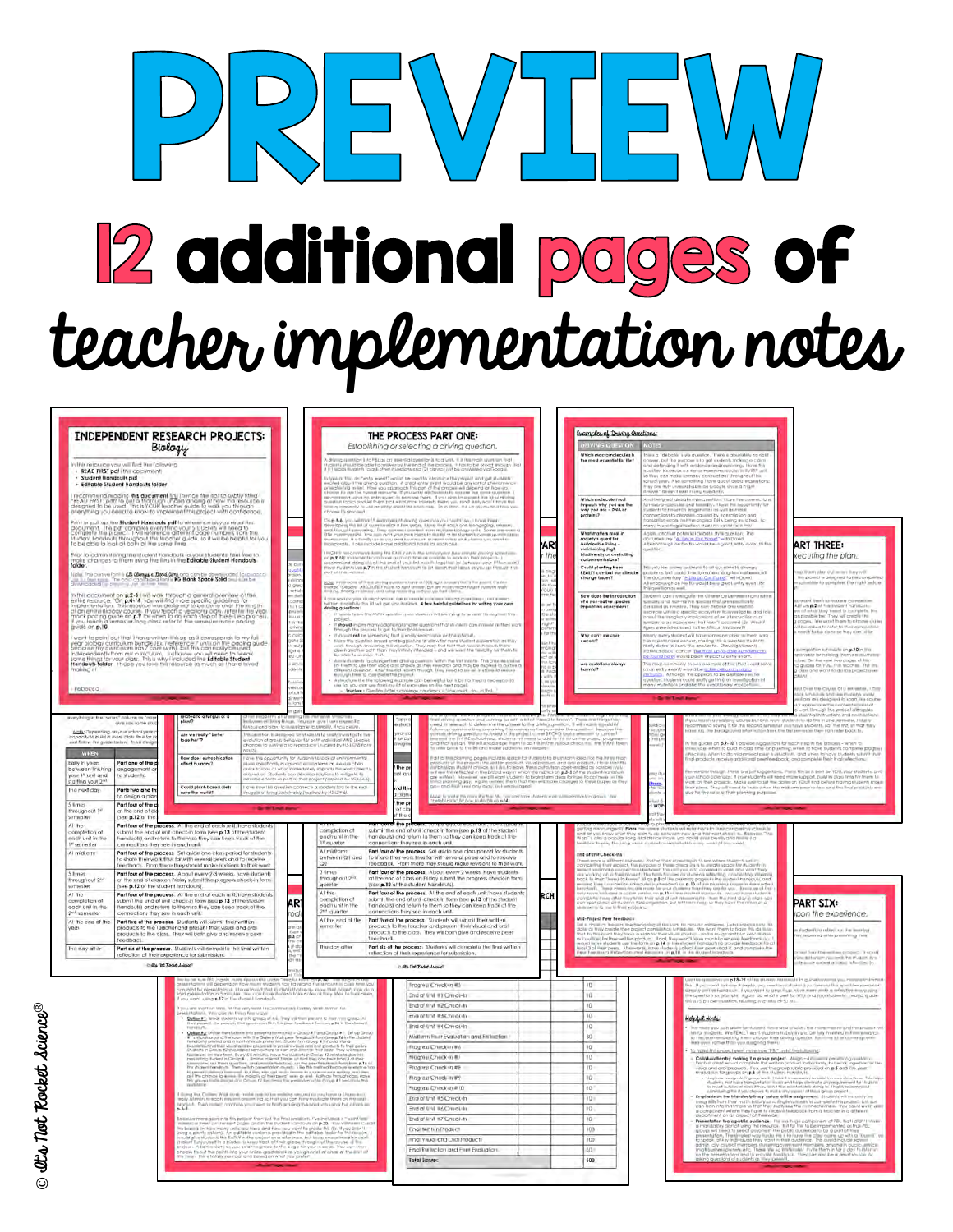

# including

# **15 sample driving questions**<br>for potential research

| <b>DRIVING QUESTION</b><br><b>NIDTES</b>                                                                                                                          |                                                                                                                                                                                                                                                                                                                                                                                                                                                                                                                                                                                                                                                                                                                                                                                                                                  |  |  |  |  |
|-------------------------------------------------------------------------------------------------------------------------------------------------------------------|----------------------------------------------------------------------------------------------------------------------------------------------------------------------------------------------------------------------------------------------------------------------------------------------------------------------------------------------------------------------------------------------------------------------------------------------------------------------------------------------------------------------------------------------------------------------------------------------------------------------------------------------------------------------------------------------------------------------------------------------------------------------------------------------------------------------------------|--|--|--|--|
|                                                                                                                                                                   |                                                                                                                                                                                                                                                                                                                                                                                                                                                                                                                                                                                                                                                                                                                                                                                                                                  |  |  |  |  |
| Now is blological sex best<br>defined for samething like<br>the Chymoles where<br>attietes are classified as<br>makes and females in their<br>competitive events? | in 2012 I read on article out of ESPN magazine by Samantha.<br>M. Shapko called. "Caught is The Martle". If caivers the<br>story of Santhi Soundarisian. The indian runner whose<br>Olympic medals were dilipped due for a lated gender feel.<br>(fhis orficial would be a great entry event to introduce this<br>direty question). The article liails about the history of how<br>basicalcollass has been defined through the Olympics as<br>well as Introduces free complications of faciloscut rest<br>dievative. This is a FKTNLY controversial laplic, so consigns<br>witellier or not it is appropriate for your thickell appointing.<br>but I think the afficed issue and incellection, on the meet.<br>fornout sporting avant in this entire world make this on-<br>incredibly fascinating driving senation to consoler. |  |  |  |  |
| How many people could<br>New York City ecologically<br>support?                                                                                                   | As Mudants offerings to calculate the conving circacity of<br>NYC. Risk can humanize theories and has a real<br>Joanne bonit yusunman bilan Juan Andrea, Ndal Jean-Hinny<br>They brough gracimizes got a Mumbel. But is confidented the<br>most densay patricited on in the word.                                                                                                                                                                                                                                                                                                                                                                                                                                                                                                                                                |  |  |  |  |
| How many people could<br>(inself where you live)<br>ecologically support?                                                                                         | A helf on the premoce aming question. But potentially inser-<br>inore engaging for students as they myselligate the roscitic.<br>elacie High sources                                                                                                                                                                                                                                                                                                                                                                                                                                                                                                                                                                                                                                                                             |  |  |  |  |
| Con Verdee survive?                                                                                                                                               | friii question drives a fasciscologi investigation into thu-<br>alfection king we invest and the major. High hos an one of<br>The mail loonic clier plus time, 15 udenti can investigate to<br>many wierant binmalneering witched tapics as frey<br>immersch polaintial solutions for this "tinking city".                                                                                                                                                                                                                                                                                                                                                                                                                                                                                                                       |  |  |  |  |
| Are you more closely<br>related to a fungus or a<br>plicent?                                                                                                      | How may thing and the students nothing a company was<br>other's experience ArtD exempt the inverse service that<br>between of twing things. You can are them a specific<br>funbur on sistent to investigate to stream. If you derive.                                                                                                                                                                                                                                                                                                                                                                                                                                                                                                                                                                                            |  |  |  |  |
| Are we really "better<br>together?                                                                                                                                | This countries is designed by students to really investigate the<br>evalution at projet behavior for both individual Mila species.<br>chances to wiving and reproduce (inscient by HS1.03-8 from<br>NGESSI.                                                                                                                                                                                                                                                                                                                                                                                                                                                                                                                                                                                                                      |  |  |  |  |
| How does eutrophication<br>Cromut toola                                                                                                                           | Flows this opportunity for truggents to lock at environments).<br>illures specificatly in casculut economisticate as we are officer<br>quick to look at what www.glately impacts me world prects.<br>arbund in: Students can develop solutions to mitigate to<br>opporter affects as part of their project (iterared by H3-L54-5)                                                                                                                                                                                                                                                                                                                                                                                                                                                                                                |  |  |  |  |
| Could plant-based diets<br>saye the world?                                                                                                                        | I love frow this question ponnects a modern loa to the real<br>imizatik of living justalnably lingsing living (SFA).                                                                                                                                                                                                                                                                                                                                                                                                                                                                                                                                                                                                                                                                                                             |  |  |  |  |

| Examples of Driving Questions:                                                                                                              |                                                                                                                                                                                                                                                                                                                                                                                                                                                                         |  |  |  |  |
|---------------------------------------------------------------------------------------------------------------------------------------------|-------------------------------------------------------------------------------------------------------------------------------------------------------------------------------------------------------------------------------------------------------------------------------------------------------------------------------------------------------------------------------------------------------------------------------------------------------------------------|--|--|--|--|
| <b>DRIVING QUESTION</b>                                                                                                                     | <b>NOTES</b>                                                                                                                                                                                                                                                                                                                                                                                                                                                            |  |  |  |  |
| Which macromoloculos is<br>the most essential for life?                                                                                     | tels is a "debate" style guestion. There is absolutely no right -<br>answer, but the purpose is to get students making a claim.<br>and defending If with evidence and realizining. Llove this<br>question because we cover macromolecules in EVBIY unit.<br>to they can make to many comections throughout this<br>schuckyway, Also spreelling I love about debizte questions:<br>they are this researchable on Google since a biger<br>anywe" doesn't east manufactive |  |  |  |  |
| Which molecule most<br>impacts why you are the<br>way you gre - DNA or<br>proteins?                                                         | Antifae gred design (We question, 1 love the commiction)<br>formacromolecules and heardity. Flows the legantivity for<br>students to tessperch edigenellas as well as moke<br>connections to dispose countd by transcription and<br>franklitting errors, that the ongings DNA being multitled. Ic-<br>many interesting directions students could figure inju-                                                                                                           |  |  |  |  |
| What matters most in<br>society's quest for<br>sustainable living -<br>maintaining high<br>blodiversity or controlling<br>carbon emissions? | Agigin, ghother potential debote trye question. The<br>documentary "A Life on Dut Figure" with Bayed<br>alternoorsugh on fletthe would be a great withy avant to the<br>customic.                                                                                                                                                                                                                                                                                       |  |  |  |  |
| Could planting frees<br><b>REALLY combat our climate</b><br>change lisues?                                                                  | this you lion assimts so simple for all gut crimate changes<br>pothierrs, but main is inclu molecular training turn interest<br>The documentary "A Life go Out Figure" with Dovid<br>Allenborough on Helfts-would be a gwal withy event for<br>Relative and Helpington                                                                                                                                                                                                  |  |  |  |  |
| How does the introduction<br>of a non-native species.<br>Impact on ecosystem?                                                               | Students can investigate the difference between non-usalizer<br>spinsles and navnative species that are specifically<br>clossing in avestra. They serve hoose one year. The<br>asonow while a specific ecosystem to investigate, and tak-<br>about the imaginary molicisticns of an interstuction of a<br>special for an economers that have I cocurred (E). What if<br>figers were infractuced to the ANicon taygang ill                                               |  |  |  |  |
| Why can't we clus<br>cancer?                                                                                                                | city manths allows that will have some file to happy your United<br>has experienced chhoer, making this a question Muderity.<br>really detire to know the provier to. Showing students<br>Ifafilitics about caricer (the migst up to date numbers con-<br>be its inti hard, would be on importful entry event.                                                                                                                                                          |  |  |  |  |
| Are mulgillons giveys<br>harmful?                                                                                                           | This most commonly known example of this (that could serve<br>preter that leg ed to is think the main think and<br>mercially. Affliciable this applies to be a simple yearns.<br>guestion illustration of the your plug should registere in<br>many mutalisies and also the evastilizing impliciti                                                                                                                                                                      |  |  |  |  |

#### MOCK PACING GUIDE **MOCK PACING GUIDE** Semester long project yearlong project ha quides for a re Use fix id as MOCF p im for o're Part one of the process. Use an entry event to increzily in year; r<br>e start of we Part one of the process. Use an entry event to increase<br>engagement and introduce the project and driving questions nt and ining kice the project and diving questions in Tinishing engagements. 3 of school o students. arting your 2" he next day Parts two and three of the process. Create space for student Parts two and three of the process. Create space for student<br>to design a plan and set a personal schedule for the project, o dasign a plan and sel a personal schedule for the project Part four of the process. About every 2 weeks, ht<br>at the end of class on Friday submit the progress. **Part four of the process**. About every 2-3 weeks, have student<br>at the end of class on Friday submit the progress check-in form t the end of class on thady supm<br>ee <mark>p.12</mark> of the student handeuts) throughout 1st see p.12 of the student handouts). **Part four of the process**. At the end of each unit, have:<br>whmit the ond at unit check-in form (see **p.13** of the sti has present the process. All the end of each unii, have sludent<br>Submit the ancient chart chart form has a 13 of the student Al the completion c<br>each unit in I he end of unit check-in form (see **p.13** of the student<br>N) and return to them so they can keep frack of the **Part four of the process**. Suit aside one a<br>to share their work thus far with several teedback. From there they should mak **PACING CUICES** Part four of the process. About every 2-3<br>of the and of class on Friday submit the<br>(see p.12 of the student handous), Yearlong and semester block course **Cultip Time Toylor Animal**

© It's Not Rocket Science®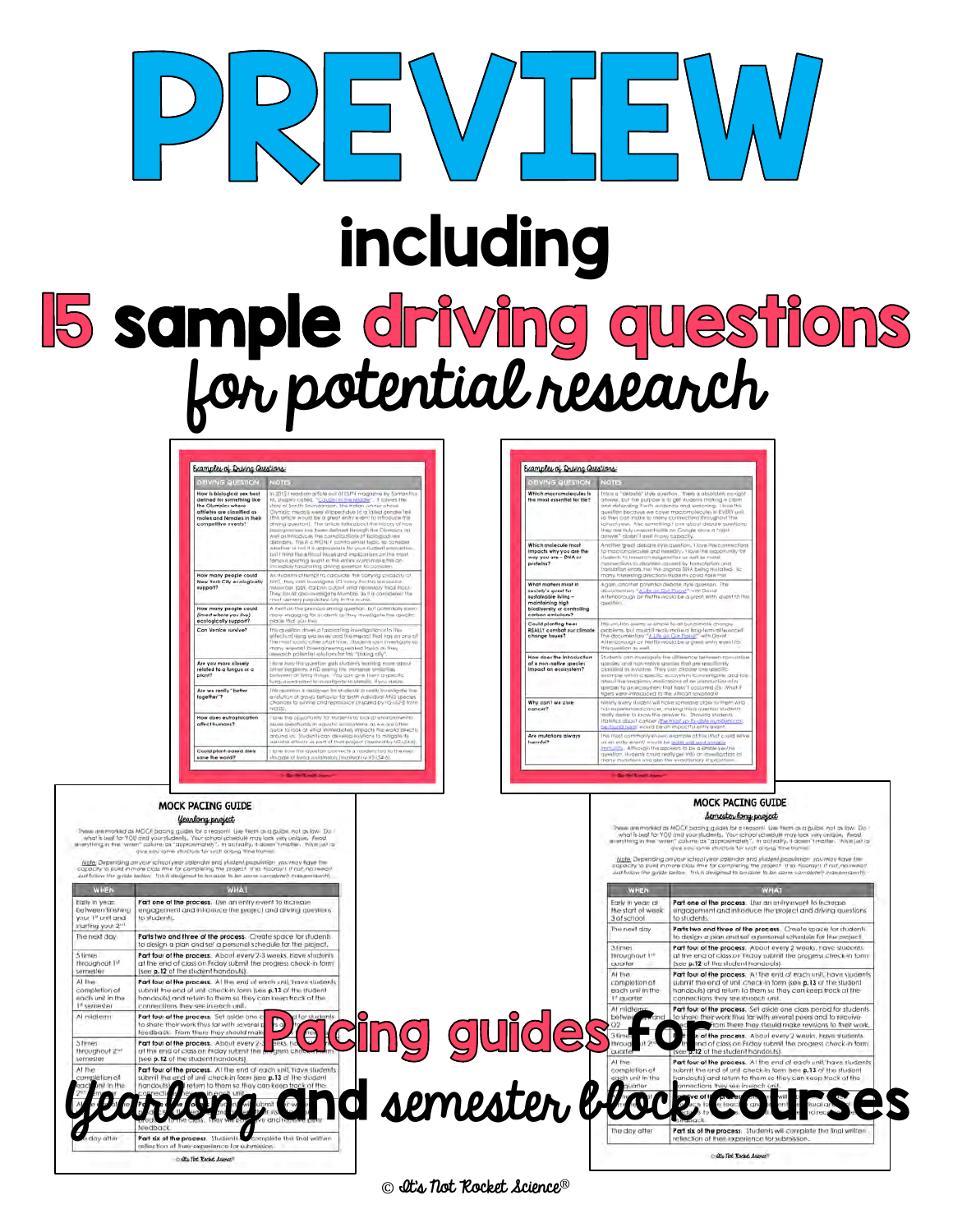# REWJ  $\Box \Xi \backslash \Box$ **20 student handouts** including rubrics, checklists, planning pages, and MORE!

| BIOLOGY INDEPENDENT RESEARCH PROJECT<br>Overview                                                                                                                                                                                                                                                                                                                                                                                                                                                                                                                                                                                                                                                                                                                                                                                                                              |                                                                                                                                                                                                         | BIOLOGY INDEPENDENT RESEARCH PROJECT<br>Completion Checklist                                                                                                                                                                                                                                                       |                                                                              | BIOLOGY INDEPENDENT RESEARCH PROJECT<br>Whitten Product Ruleic |  |  |
|-------------------------------------------------------------------------------------------------------------------------------------------------------------------------------------------------------------------------------------------------------------------------------------------------------------------------------------------------------------------------------------------------------------------------------------------------------------------------------------------------------------------------------------------------------------------------------------------------------------------------------------------------------------------------------------------------------------------------------------------------------------------------------------------------------------------------------------------------------------------------------|---------------------------------------------------------------------------------------------------------------------------------------------------------------------------------------------------------|--------------------------------------------------------------------------------------------------------------------------------------------------------------------------------------------------------------------------------------------------------------------------------------------------------------------|------------------------------------------------------------------------------|----------------------------------------------------------------|--|--|
| Geet To independently complete a relearch project, of your choice, amivem g a driving question<br>mile may men then tone real functionally and was a water that they have the the collect had the transport and<br>research. This project will be the representation of of that you manual in this class as the end of the<br>yepi, evidenced by the contaetten pocose you undergo and the tinat procucity you will create to<br>demonstrate your seaming.                                                                                                                                                                                                                                                                                                                                                                                                                    |                                                                                                                                                                                                         | Those gives if the docume of the seal you, will be expected to competite program create instance.<br>olitic in artifician said the fallowing checklet to stay on those with what you need to be clong<br>independently!<br>Select a driving quartien.                                                              |                                                                              |                                                                |  |  |
| Components<br>. Finnning process<br>in. Program Ehera inc.<br>. Feer ravisors<br>. Fraskych (williem, your) [ and long)<br>+ Enginementon                                                                                                                                                                                                                                                                                                                                                                                                                                                                                                                                                                                                                                                                                                                                     |                                                                                                                                                                                                         | . Work through the planning pages.<br>Xet companion schedule.                                                                                                                                                                                                                                                      |                                                                              |                                                                |  |  |
| Writen Product Requirements'<br>· Driving question is servywhed cleavy and in shight. All words are clear, informed, and recommen<br>. Bookground information necessary to understand the answer to the question is investy excitation.<br>4 EVateriale from newarch is provided to wipport wivey chim mode.<br>. Requering for each piece of substantiating evidence it clear.<br>. Detailed connections are made ((i a) least # of the unit we covered in class.<br>+ Interview with a relevant mentale at the community a incorporated in a worlthat support-<br>amweng the driving question.<br>. All respects is appropriately cried, both select initial criticians and a works alled paper.<br>Visual Product Requirements:<br>+ Coartal nam, and yavany appealing.<br>. Dealively derminations an understanding at the auxiliant<br>External to the driving question. |                                                                                                                                                                                                         | Contract background research.<br>Add to "numid fu know" fill althy initial instranch.<br>. Make find cannellment to diving question.<br>Conduct an interview to include as a series in written project.<br>Conduct follow up review? aller Interview.<br>Outline written product<br>Skelch plan for visual product |                                                                              |                                                                |  |  |
| + Convibiutes in furnist exploring finishockground information and anigence-board reasoning<br>racement to one we the question.<br>. Engages civiliance, premoting on interest in the drawer to the diving question<br><b>Crol Froduct Requirements:</b>                                                                                                                                                                                                                                                                                                                                                                                                                                                                                                                                                                                                                      |                                                                                                                                                                                                         | Write rough dealt of written product.<br>Provide Innations to peers mid-project                                                                                                                                                                                                                                    |                                                                              |                                                                |  |  |
| Serves to demonstrate is bleat understanding<br>· Sludent Sempartiales confidence and signs<br>. The electricity is referenced good explorer<br>. There is clear invidence that the student has a<br>first research tody found to provincil.<br>i All information shared is relevant and accura-                                                                                                                                                                                                                                                                                                                                                                                                                                                                                                                                                                              | BIOLOGY INDEPENDENT RESEARCH<br>Flanning Pages Part One<br>last thank your this pages to be entered and plan sut your project. Perman<br>as this gentla be note to the Consen be like a "voking constru | Evaluate moeived peer leedback and m<br>Moke final willen product<br>Create visual praduct.                                                                                                                                                                                                                        | <b>BIOLOGY INDEPENDENT RESEARS</b><br>Point Jatty<br>Component<br>Dote       |                                                                |  |  |
| Assessment: Tou will be greened both an the pro-<br>project. Assessment forpughout line process will in-<br>of progress check-ins, and participation in peer-ne<br>classimates on their projects, and receiving and or<br>Assessments of the products will include the writter<br>written reflection from the experience. There com<br>+ Process = 253 phi                                                                                                                                                                                                                                                                                                                                                                                                                                                                                                                    | a with an executive<br>Which illining qualified a you integrity meet interested in thus by the                                                                                                          | Greate and prochoo ara product<br>Prevent visual oral products.<br>Provide (endback to peer)                                                                                                                                                                                                                       | Planning Pages<br>Wogress Check-In-#1<br>Progress Check-In #2                | $\cdots$<br>٠.                                                 |  |  |
| -> The progress check in will be worth 15 phone<br>- Roducts = 250 ph-<br>+ The written and Visibilitysi products with paid                                                                                                                                                                                                                                                                                                                                                                                                                                                                                                                                                                                                                                                                                                                                                   | Wris de Hymn quaster il immediately                                                                                                                                                                     | Write implyintentian.<br>Sobmit and CELEBRATE!!!                                                                                                                                                                                                                                                                   | Progress Check-In a.3<br>Program Checken #4<br>Progress Check-In #5          |                                                                |  |  |
|                                                                                                                                                                                                                                                                                                                                                                                                                                                                                                                                                                                                                                                                                                                                                                                                                                                                               |                                                                                                                                                                                                         |                                                                                                                                                                                                                                                                                                                    | End of UNI #1 Cirect-in<br>End of Ind #2 Check-in<br>mo at trut #3 Check-la  | ¥0<br>IO.                                                      |  |  |
|                                                                                                                                                                                                                                                                                                                                                                                                                                                                                                                                                                                                                                                                                                                                                                                                                                                                               |                                                                                                                                                                                                         |                                                                                                                                                                                                                                                                                                                    | <b>Brid of Unit #4 Check-In</b><br>Midterm Faur Evaluation and Fathection    | 10<br>30 <sub>1</sub>                                          |  |  |
|                                                                                                                                                                                                                                                                                                                                                                                                                                                                                                                                                                                                                                                                                                                                                                                                                                                                               | Rival lakes are you directly huyeg money to investigating time questions.                                                                                                                               |                                                                                                                                                                                                                                                                                                                    | Progress Chuckin #6<br>PROGROM CTHICK-TO B7                                  | 10<br>10                                                       |  |  |
|                                                                                                                                                                                                                                                                                                                                                                                                                                                                                                                                                                                                                                                                                                                                                                                                                                                                               |                                                                                                                                                                                                         |                                                                                                                                                                                                                                                                                                                    | Progress Check-In #B<br>Rogram Check in #9                                   | ID-<br>ID.                                                     |  |  |
|                                                                                                                                                                                                                                                                                                                                                                                                                                                                                                                                                                                                                                                                                                                                                                                                                                                                               |                                                                                                                                                                                                         |                                                                                                                                                                                                                                                                                                                    | Prograss Check-In #10<br>End of Unit #5 Check-In<br>End of thill #4 Check in | 10 <sup>1</sup><br>ID-<br>10.                                  |  |  |
|                                                                                                                                                                                                                                                                                                                                                                                                                                                                                                                                                                                                                                                                                                                                                                                                                                                                               | (Howe a different location your excells buy Harming) in reasonable (I)                                                                                                                                  |                                                                                                                                                                                                                                                                                                                    | End of lini #7 Check in<br><b>Bings Within Product</b>                       | 10<br>i00                                                      |  |  |
|                                                                                                                                                                                                                                                                                                                                                                                                                                                                                                                                                                                                                                                                                                                                                                                                                                                                               |                                                                                                                                                                                                         |                                                                                                                                                                                                                                                                                                                    | Final Viwal and Oral Products<br>Final Rethrolion and Firm Evaluation        | IOO:<br>A/X+                                                   |  |  |
|                                                                                                                                                                                                                                                                                                                                                                                                                                                                                                                                                                                                                                                                                                                                                                                                                                                                               | This some line listomidal visitoolibe belies sources Envaro in the planning record                                                                                                                      |                                                                                                                                                                                                                                                                                                                    | Total Scare:                                                                 | 500                                                            |  |  |



# all student handouts are EDITABLE to customize for your classes!

© It's Not Rocket Science®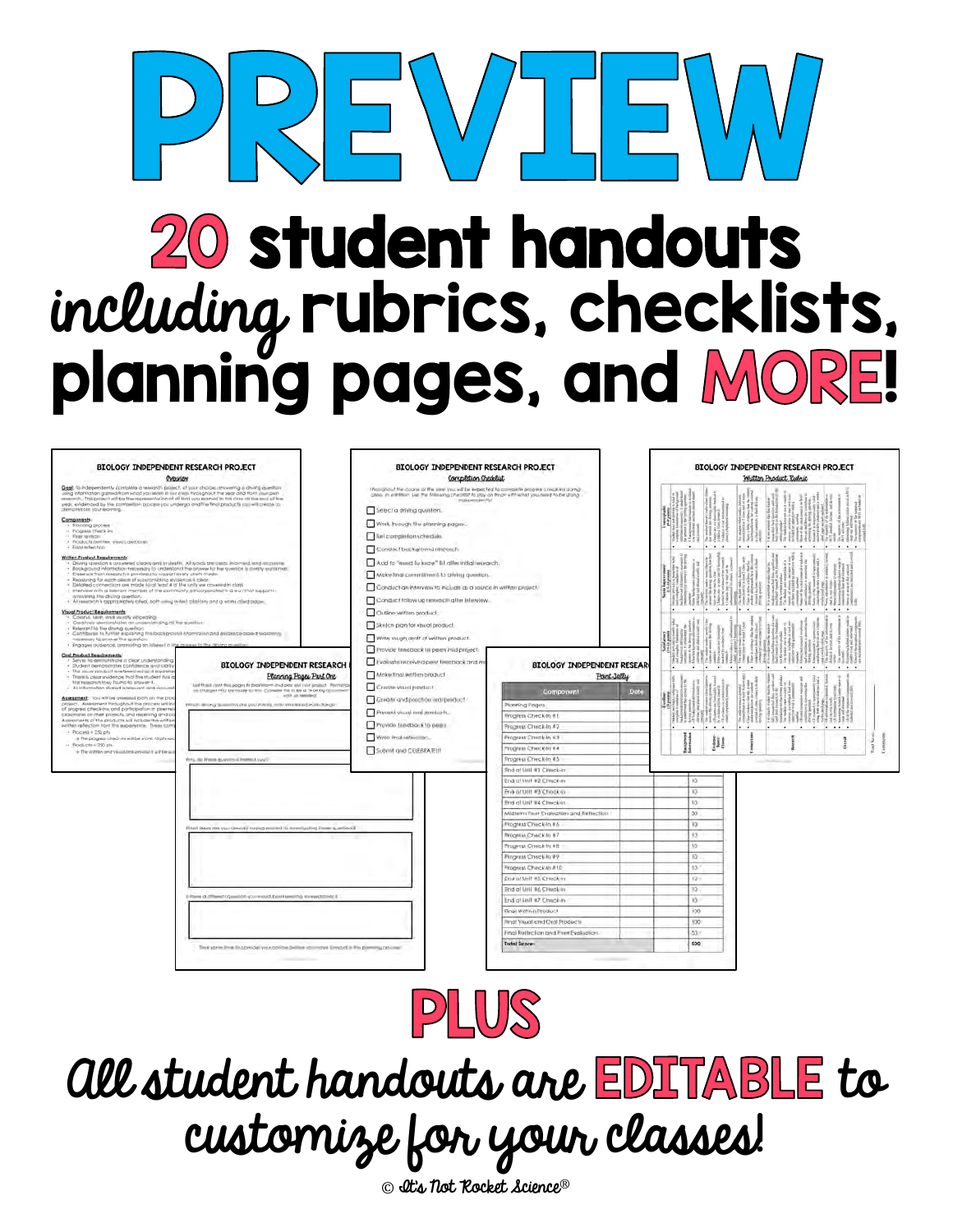# THANK YOU!



I hope you find this resource to be useful to you in your classroom and that your students enjoy it as well!

# WANT TO SHARE YOUR THOUGHTS?

**If you enjoy this resource**, PLEASE leave feedback for me! I'd love to hear specifically what you enjoyed and how you used this in your classroom so that I can continue to create resources that are beneficial to you and your students. Your encouragement and feedback mean so much to me!

**If you have negative feedback**, I would love for you to email me fi[rst \(itsnotrocketsciencestore@gmail.c](mailto:itsnotrocketsciencestore@gmail.com)om) so that I can serve you best on an individual basis to guarantee your satisfaction with my products. I will consider any changes you suggest for the product or product description.

# WANT TO SAVE MONEY ON FUTURE PURCHASES?

*Earning TpT credit saves you money on future purchases! You can apply the credits you earn when you check out to a future purchase.*

• Log into your Teachers Pay Teachers account. Go to "My Purchases."

• Beside each purchase, you'll see a "Provide Feedback" button. Simply click it, and you will be taken to a page where you can give a quick rating and leave a short comment for the product. This is both helpful for you AND me! Win win!

# CREDITS FOR GRAPHICS AND **FONTS**



All clipart was either purchased with permission for commercial use from Deposit Photos, the artists above, or created myself. All photographs are either my own, purchased from Deposit Photos, or are from public domain. This includes images taken by employees of various US Government agencies; images published prior to 1923; or images that have otherwise been released to public domain. The templates for the Escape Room were purchased for commercial use from [Nouvelle ELA](https://www.teacherspayteachers.com/Product/Escape-Room-and-Breakout-Box-Template-Kit-Commercial-Use-3411854).

# LEGAL NOTICE

Thank you for protecting the hard work that went into this resource. By purchasing this resource, you are agreeing that the contents are **licensed to you for your classroom/personal use only as a SINGLE user.** In accordance with the Digital Millennium Copyright Act, I retain the copyright and reserve **all rights** to this product. With the *license* you purchased:

### **You may:**

- Use this item for your own classroom, students, or for your own personal use.
- Buy additional licenses for others to use this product (at a discount) by visiting your TpT "My Purchases" page.
- Review this product to recommend others buy it in blog posts, at PD workshops, or other venues as long as credit is given to my store with a direct link to my store/product.

### **You may NOT:**

- Upload this product to any **unsecured** website or server that other teachers could access for free.
- Give this product to others without the purchase of an additional license for them (this includes emailing, printing copies, or sharing through a website, cloud or other network.)
- Copy or modify any part of this document for others for free or for sale.

# WANT TO STAY CONNECTED AND IN THE LOOP?

• **[Join my Email List by clicking HERE](https://app.convertkit.com/landing_pages/314452?v=6)**: Join thousands of other teachers and be the first to receive It's Not Rocket Science® store updates, exclusive freebies, teaching tips, and more! This is the best way to keep up with what is going on at It's Not Rocket Science®.

• **Follow me on Social Media**: Click the links to the right!